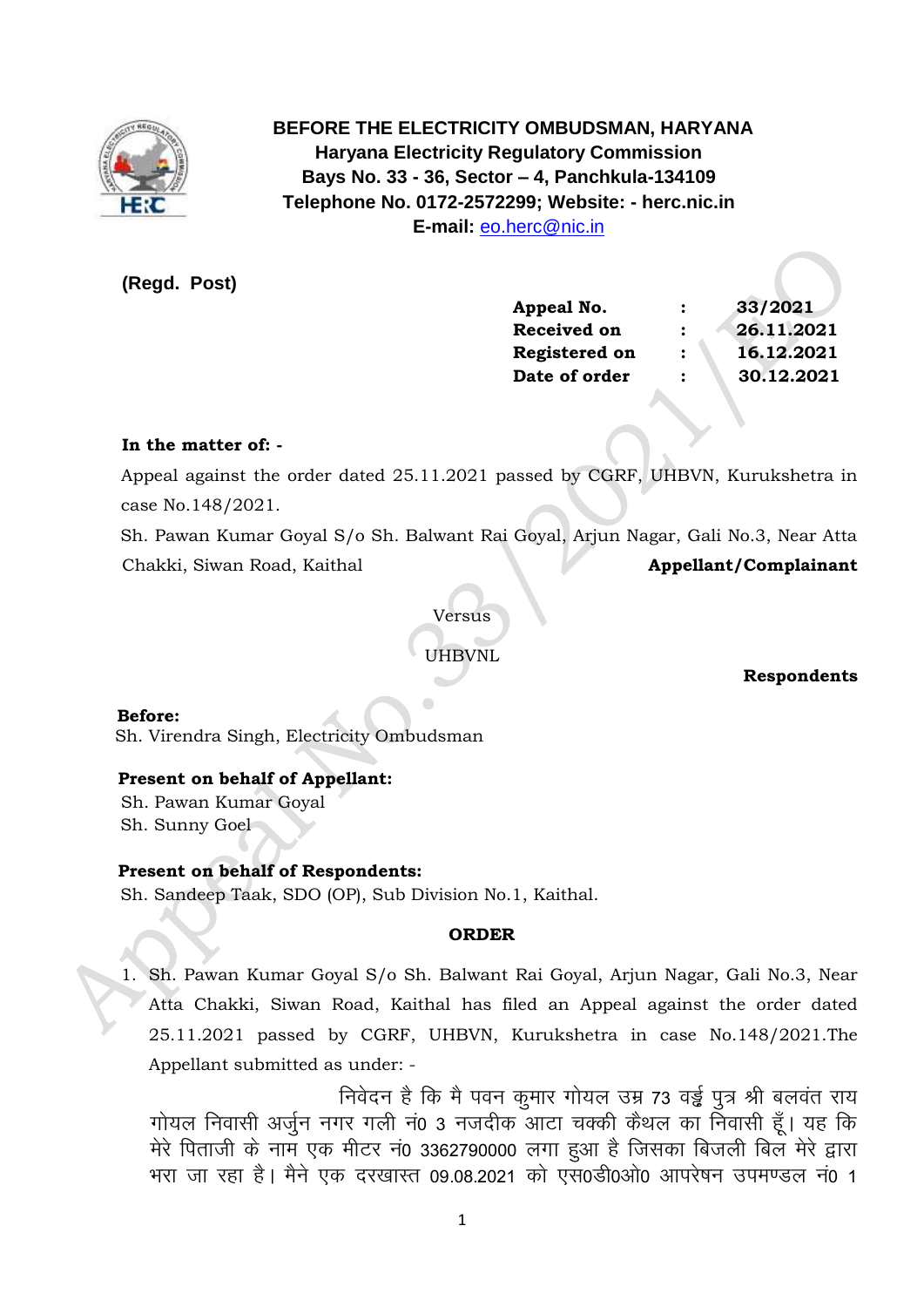यू0एच0बी0वी0एन0एल0 कैथल में मीटर तेज चलने बारे दी थी। जिस पर बिजली बोर्ड के कर्मचारियों / अधिकारियों द्वारा 390/ - रूप्ये मीटर टैस्टिंग के भरवा लिए गए। करीब एक महीना बीत जाने के बाद बिजली बोर्ड द्वारा 20.09.2021 को मेरा Single Phase की जगह पर Three Phase का मीटर लगा दिया। उसके बाद मुझे पत्र क्रमांक 3416 दिनांक 28.08. 2021 प्राप्त हुआ जिसमें मुझे 20.09.2021 को L & T Laboratory, 132 KV Power Colony, Near ITI Jind Road, Kaithal में बुलाया गया। जब मै 20.09.2021 को गया तो 2-3 घंटे बैठाने के बाद मुझे कहा गया कि आपका यह बिजली मीटर कैथल लैब मै टैस्ट नही होगा और कहा कि बिजली बोर्ड के dated 18-06-2021 Circular के अनुसार कोई भी मीटर लैब में टैस्ट नही होगा जबकि मीटर को चैक मीटर से उसकी रीडिंग को चैक किया जा सकता है। बिजली बोर्ड के कर्मचारियों / अधिकारियों द्वारा जान बुझकर मुझे परेषान करने के इरादे से मेरा Single Phase की जगह पर Three Phase Meter और बाद में मीटर लैब टेस्टिंग के नाम पर परेषान किया गया।

उसके बाद 03.11.2021 को Consumer Grievances Redressal Forum, Kurukshetra, Chairperson Sh. R.K.Sharma द्वारा आदेष पारित किए गए कि आप पुराने मीटर को चैक मीटर के तौर पर लगा कर चैक कर सकते हो। उसके बाद दिनांक 22. 11.2021 को जब बिजली बोर्ड के कर्मचारी मेरे पुराने मीटर को उतारने के लिए आए तब उनकी गलती के कारण वह मेरा पुराना मीटर जल कर सड गया। यह कि बिजली बोर्ड के कर्मचारियों द्वारा 03.11.2021 से 11.11.2021 तक मीटर की रीडिंग ली गई। जिसमे कुल रीडिंग ही 35 यूनिट चले जिसमें Difference का पता लगना बहुत मुष्किल है।

श्रीमान, मै आपके ध्यान में लाना चाहता हूँ कि दिनांक 16.11.2021 को मेरी चेयरमैन साहब ने कहा कि 3–5 दिन में रीडिंग का पता नही चलता। आप हमें लिखकर दरखास्त भेज दे आपकी चैक मीटर की डेट बढ़ा देगें। जिस पर एस0डी0ओ0 कार्यालय का पत्र क्रमांक 1450 / 16.11.2021 लिखा है और चैक मीटर की 10 दिन की डेट बढाई गई। लेकिन जब 22.11.2021 को मीटर की रीडिंग चैक करनी थी तो पुराना मीटर साड दिया गया लेकिन मैने हर रोज रिडिंग ली हुई है (कापी संलग्न है)

यह कि दिनांक 22.11.2021 को समय सांय करीब 4:18 मिन्ट Sh. R.K.Sharma से मो0 नं0 79887-41805 पर मो0 नं0 99960-58078 से बात हुई थी। उन्होने विष्वास दिलवाया था कि आपको आने की कोई जरूरत नही है और चेयरमैन साहब ने कहा कि आपके केस का फैसला भी मै कैथल आकर ही आपकी मौजुदगी सुनाऊगा। (जिसकी रिकॉडिंग में पास है)। परंतु फिर भी चेयरमैन साहब द्वारा हमारी गैरमौजुदगी में अपना फैसला सुनाया और मै Chairman, Consumer Grievances Redressal Forum, Kurukshetra के फैसले से संतुष्ट नही हूँ और मै इसकी अपील आपके कार्यालय में करना चाहता हूँ।

अतः आपसे प्रार्थना है आप मेरे उतारे गए मीटर की सही जांच कर मेरा बिजली बिल सही किया जावें और जब तक मेरा बिजली मीटर सही तरीके से चैक नही होता तब तक Current बिल भरने की आदेष जारी किए जावें आपकी अति कृपा होगी।

2. The appeal was registered on 16.12.2021 as an appeal No. 33/2021 and accordingly, notice of motion to the Appellant and the Respondents was issued on 16.12.2021 for hearing the matter on 30.12.2021.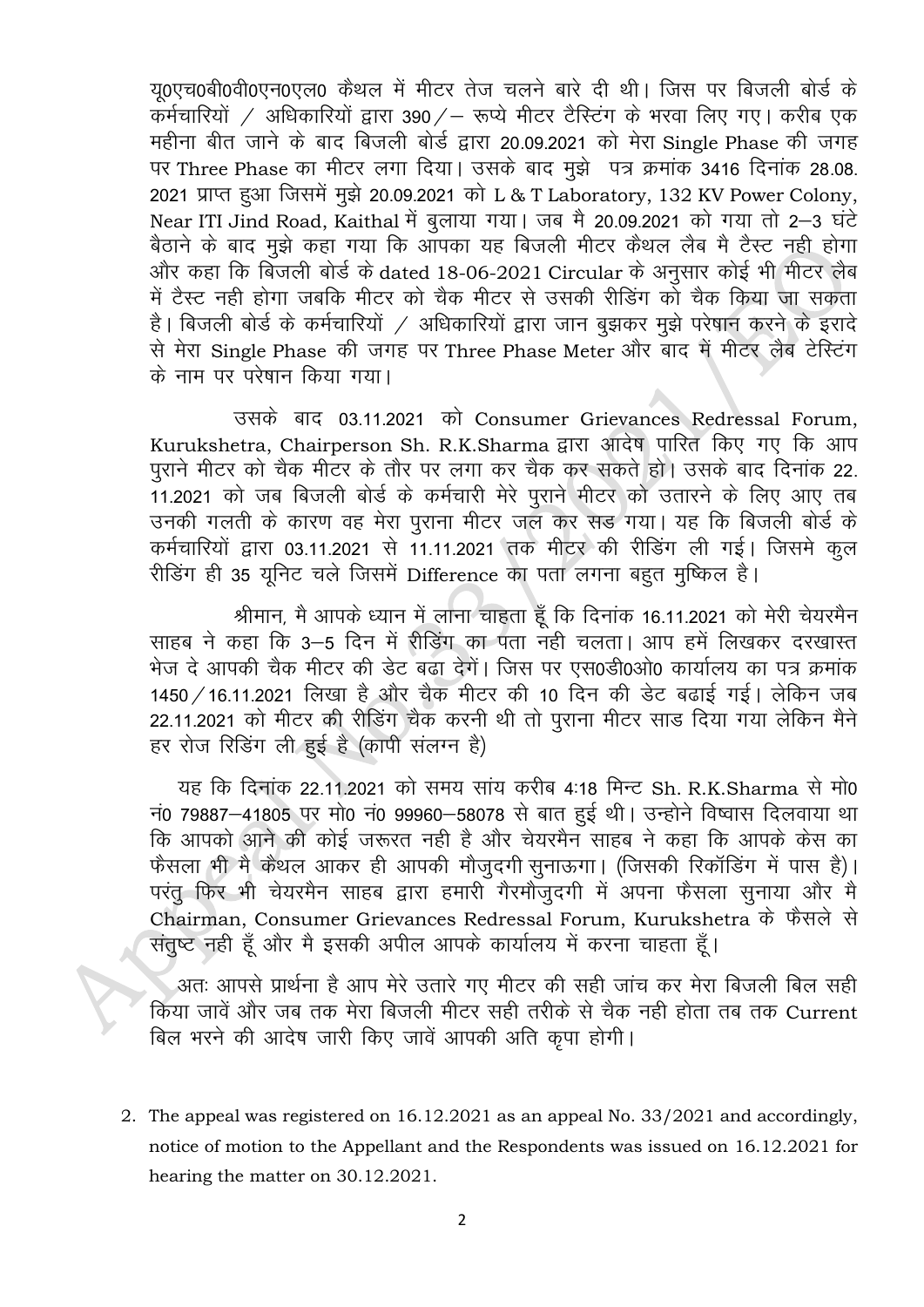3. SDO (OP), Sub Division No.1, Kaithal vide his email on 27.12.2021 has submitted the reply as under: -

*A complaint in this office was received on dated 09.08.2021 in the name of Balwant Rai Goyal R/o Arjun Nagar regarding correction of energy bill and checking of meter. On same day the application was marked by the undersigned to Sh. Dharampal, JE-1 area in-charge. The SVR of the meter was received in this office on dated 16.08.2021 after that on dated 17.08.2021 the meter testing fees of Rs. 390/- was deposited by the consumer. After that case of MCO was registered on the CCB and MCO was generated on dated 18.08.2021 vide MCO No. 5004790606. Since the consumer sanctioned load as per office record was 5.786 KW therefore the three-phase meter was issued by the back office. After that GSC staff visited the site for change the consumer meter than consumer refused to change his meter with 3 phase meters. He wants to install single phase meter for his premises. Since there is already court case in this A/C No. regarding theft of electricity. Therefore, the consumer load cannot be reduced he has been made aware about this. But consumer refused to change his meter with 3 phase meter after that site was again visited and telephonically contacted with the consumer and he was agreed to install the three-phase meter. Therefore, on dated 20.09.2021 the meter of the consumer was replaced with three phase and complaint of the consumer was resolved.* 

*As per the direction given by the Hon'ble Consumer Grievances Forum the packed meter of the consumer was installed at the consumer premised vide LL-1 No. 10/7274 on dated 03.11.2021 and already installed three phase meter is used as check meter.* 

| Sr. | Date       | Check      | Consumer   | Checked  | Consumer | Difference |
|-----|------------|------------|------------|----------|----------|------------|
| No. |            | meter      | meter      | Meter    | Meter    |            |
|     |            | reading    |            | reading  | reading  |            |
|     |            |            |            | consumed | consumed |            |
|     | 03.11.2021 | 335.15     | 33333.8    | 24.15    | 24.8     | 0.65       |
|     |            | <b>KWH</b> | <b>KWH</b> |          |          |            |
| 2.  | 09.11.2021 | 359.30     | 33358.6    | 11.34    | 11.2     | 0.14       |
|     |            | <b>KWH</b> | <b>KWH</b> |          |          |            |
| 3.  | 11.11.2021 | 370.64     | 33369.8    |          |          |            |
|     |            | KWH        | <b>KWH</b> |          |          |            |

*The following reading are taken after the installation of the check meter.* 

*As per the meter reading date of check meter and consumer meter as shown above there is no large difference between the check meter and consumer meter has been obtained.* 

*However, on dated 22.11.2021 the consumer meter which was installed on consumer premises while opening the push fit type MCB some spark will take place inside the meter and display become N.V. the meter was packed vide LL-1 No. 13/7272 on dated 22.11.2021.*

*Since the difference between the check meter and the consumer meter reading is within the limit therefore the consumption of the consumer meter is within limit.*

- 4. Hearing was held on 30.12.2021, as scheduled. Both parties argued that at length in their favor reiterating their written submissions.
- 5. After going through the documents placed on the file and hearing arguments of parties, it is observed that the appellant applied to the respondent SDO on 09.08.2021 that his meter was running fast and deposited Rs.390/- as testing fee. On 20.09.2021,